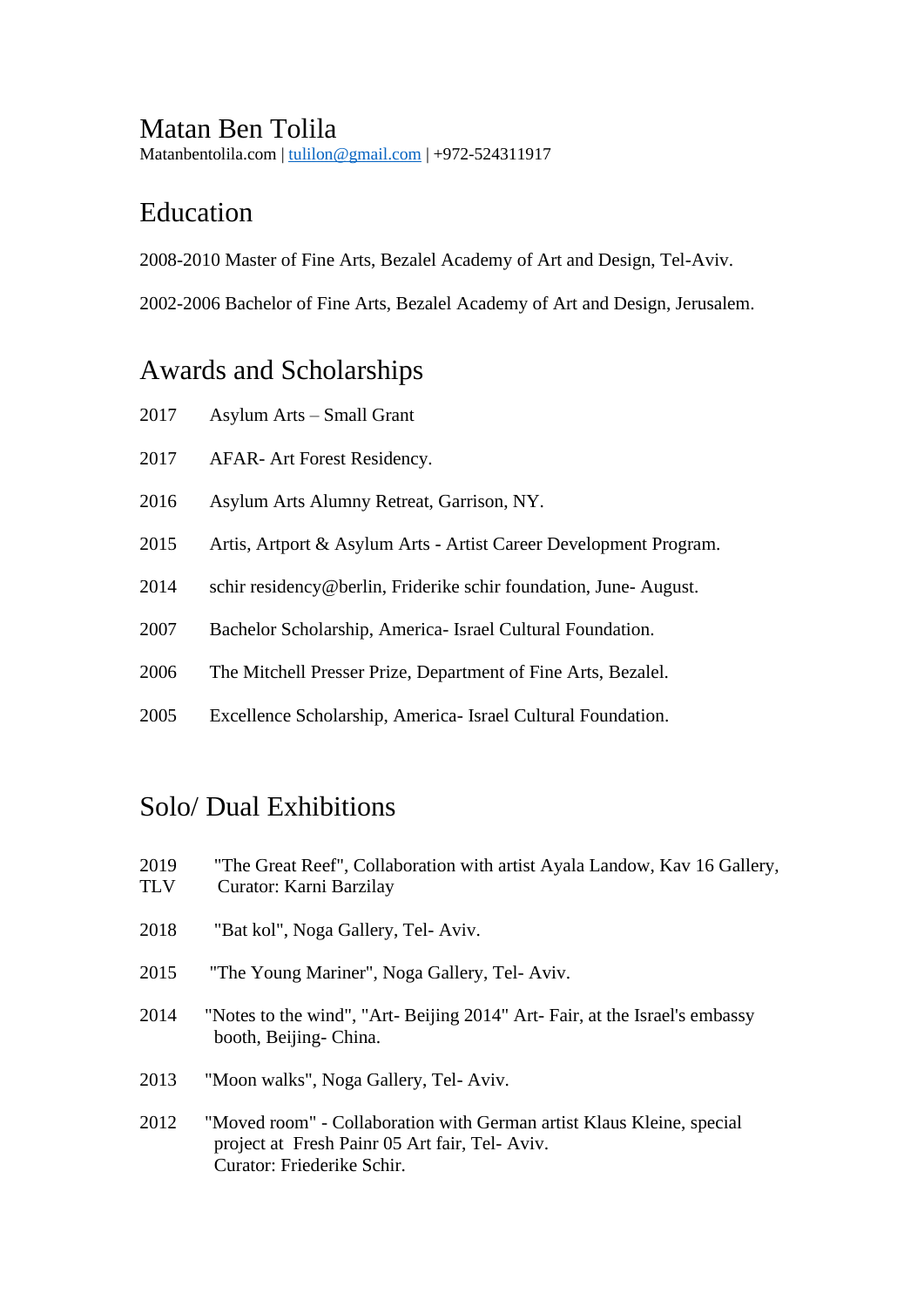2011 "The Same Sea / A Different Coast" - Collaboration with German artist Klaus Kleine, Galerie-61, Germany- Bielefeld. Curator: Friederike Schir

2010 "Travelers' Hut"/ "Salame 10", MFA Graduate Show, Bezalel Gallery, Tel-Aviv.

2007 "Roaming", Solo Gallery, Tel Aviv. Curator: Dana Taggar.

## Selected Group Exhibitions

| 2019 | "25th Anniversary", Noga Gallery, Tel- Aviv.                                                          |
|------|-------------------------------------------------------------------------------------------------------|
| 2019 | "No body. No land", Bar David Museum, Israel.<br>Curator: Avi Ifregan.                                |
| 2019 | "From fortune to fortune ", Alliance House, Jerusalem.<br>Curator: Porat Salomon.                     |
| 2019 | "Watershed moments", JCC Manhattan, NY.<br>Curator: Ram Ozeri.                                        |
| 2019 | "Watershed moments", Leichtag Foundation, San Diego.<br>Curator: Ram Ozeri.                           |
| 2018 | "End of ends", The National Library of Israel, Jerusalem.<br>Curator: Porat Salomon.                  |
| 2018 | "End of ends", The National Library of Israel, Jerusalem.<br>Curator: Porat Salomon.                  |
| 2018 | Luna   Neve Schechter Gallery   Tel-Aviv.<br>Curator: Shira Friedman.                                 |
| 2018 | "Home \ Guest", The New Gallery, The Artists' Studios, Jerusalem.<br>Curator: Tamar Gispan-Greenberg. |
| 2018 | "Wandering", The open University Gallery, Ra'anana.<br>Curator: Carmit Blumensohn.                    |
| 2017 | "Water, Heart, Face", The Bezeq building, Jerusalem.<br>Curator: Avital Naor-Wexler.                  |
| 2017 | "A Man's Man", The Bezeq building, Jerusalem.<br>Curators: Porat Salomon & Ronen Izhaki.              |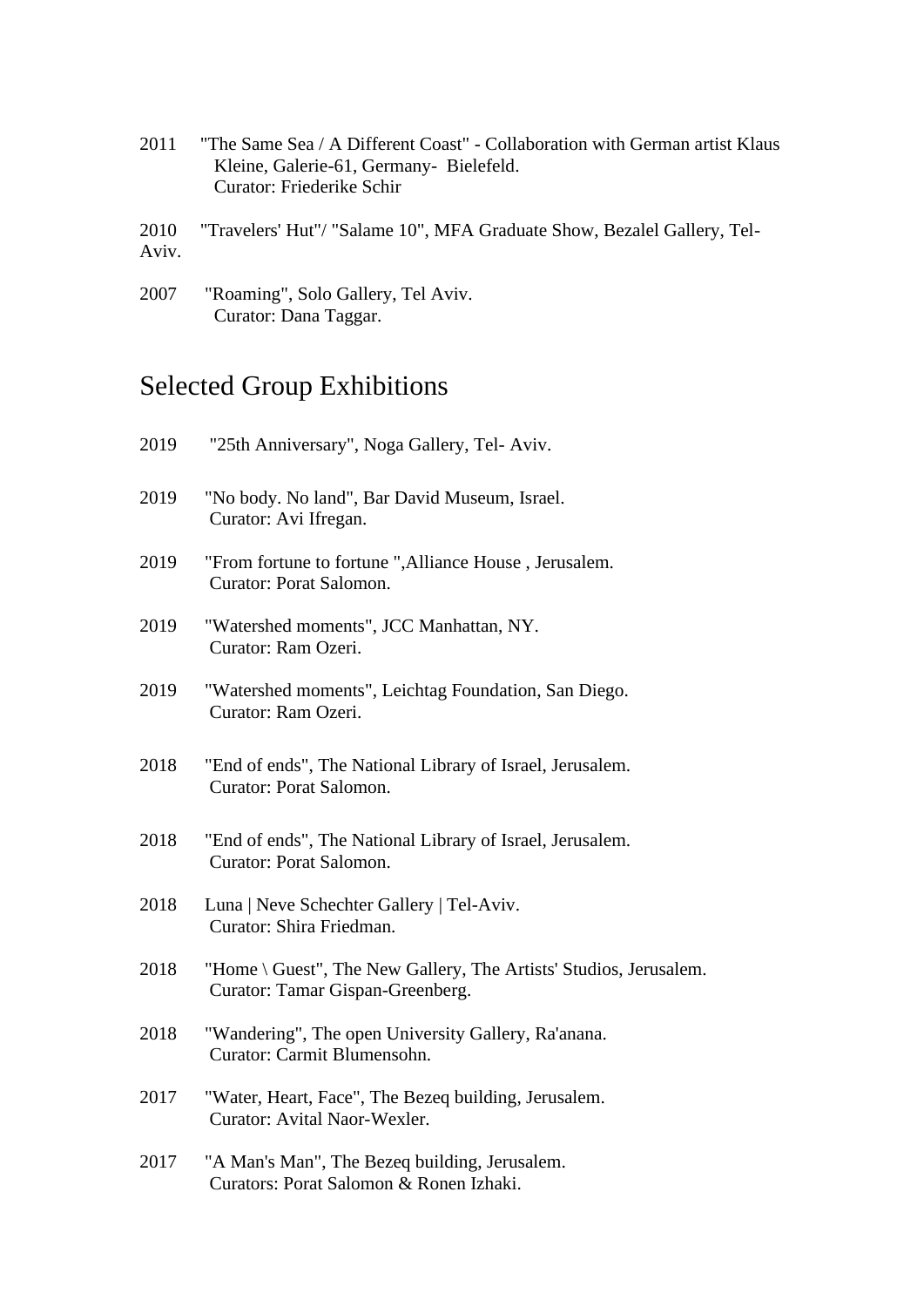| 2017  | "Hall talk #2", The New Gallery, The Artists' Studios, Jerusalem.<br>Curator: Tamar Gispan-Greenberg.          |
|-------|----------------------------------------------------------------------------------------------------------------|
| 2017  | "Salon Hacubia 2017", Hacubia Gallery, Jerusalem.<br>Curators: Dan Orimiam & Ella Cohen-vansover.              |
| 2017  | "T Junction", Hamidrasha Gallery, Tel-Aviv.<br>Curator: Shiri Doron.                                           |
| 2017  | "The owls are not what they seem #2", Romano House, Tel-Aviv.<br>Curator: Hila Laviv.                          |
| 2017  | "A journey in the fog", Noga Gallery, Tel-Aviv.<br>Curator: Nechami Gotlieb.                                   |
| 2016  | "Arena", The New Gallery, The Artists' Studios, Jerusalem.<br>Curator: Carmit Blumensohn.                      |
| 2016  | "The 6Th Biennale for Drawing", The artists' House, Jerusalem.<br>Curators: Edna Moshenzon & Sally Haftel-Nave |
| 2016  | "The other, the other", Ha'Miffal, Jerusalem.<br>Curator: Porat Salomon.                                       |
| 2016  | "NordART", At the Israel Pavilion, Budelsdorf, Germany.<br>Curator: Carmit Blumensohn.                         |
| 2016  | "Acquaintance: Chapter 1", The New Gallery, The Artists' Studios,<br>Curator: Tamar Gispan-Greenberg.          |
| 2016  | "Re-Seek", START Gallery, Jaffa.<br>curator: Carmit Blumenzon.                                                 |
| 2016  | "Modernism 2016", Rosenbach Contemporary, Jerusalem.<br>curator: Nogah Davidson.                               |
| 2015  | "Donation-Lewinsky library Project", Makom Le'omanut-Art Space, Tel-                                           |
| Aviv. | curator: Ravit Harari.                                                                                         |
| 2015  | "Triagle", Carmel Forest Spa Resort Art Collection.<br>curator: Sharon Tuval.                                  |
| 2015  | "Summerset", Noga Gallery, Tel-Aviv.<br>curator: Nechami Gotlieb.                                              |
| 2015  | "Between here and there", Beit-Avichai, Jerusalem.<br>curator: Porat Salomon & Oryan Oren.                     |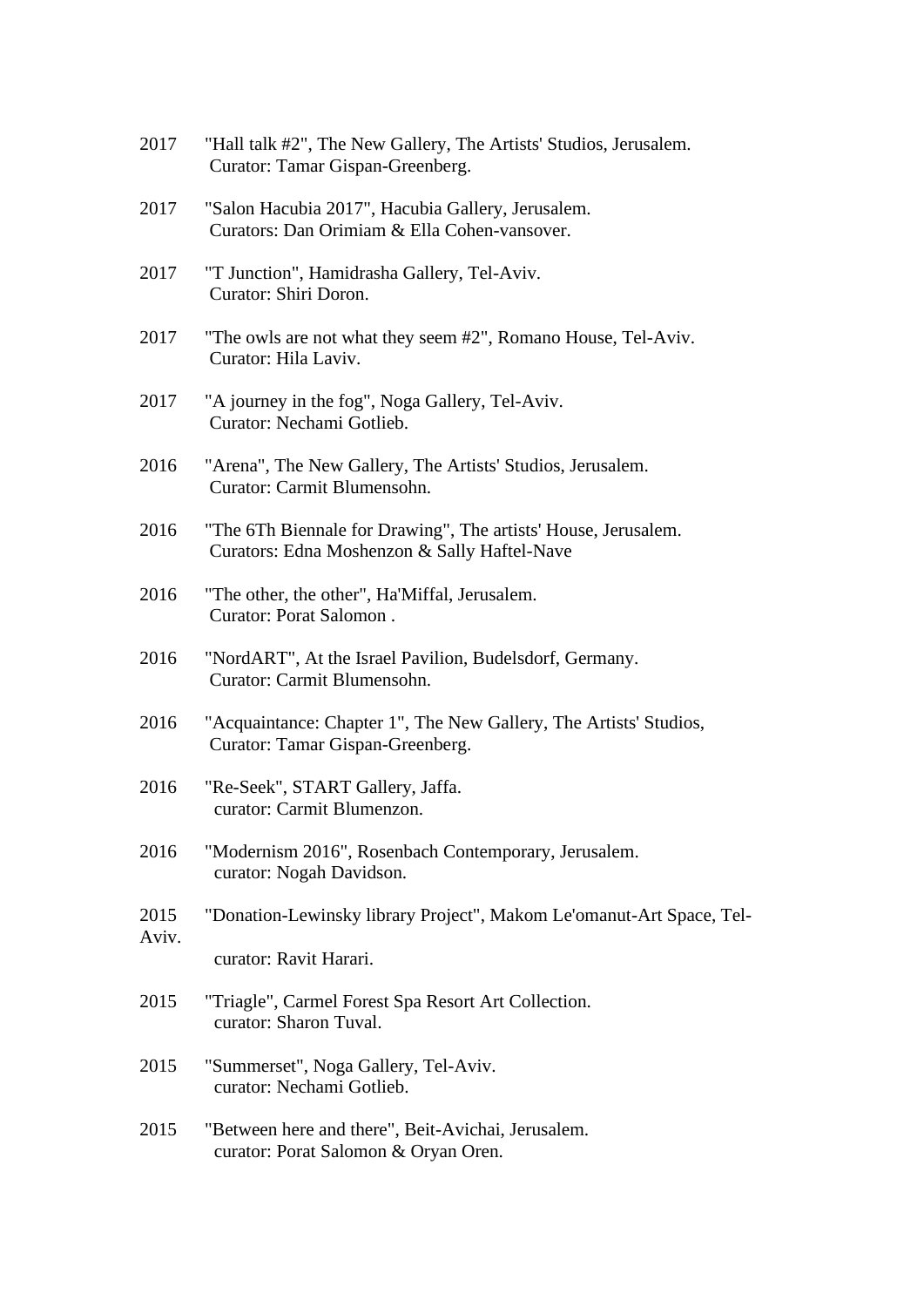- 2014 "International Art symposium", museum villa Bohm, Neustadt am der weinstrasse, Germany. curator: Ralph Gelbert.
- 2014 "Journeys", The Israel Museum, The Youth wing, Jerusalem. Curator: Kobi Ben- Meir.
- 2014 "Benefit- An Israeli Art Auction", Stephen H. Wise temple, Los- Angeles, USA.

Curator: Sharon Zoldan.

- 2014 "Searching for the concealed", P8 Gallery, Tel- Aviv. Curator: Shimon Lev.
- 2014 "Teachers 2014", Ramla Regional Gallery. Curator: David Wakstein & Amitai Ring .

2013 "Spaces in the North"- selected works from Bank- Leumi collection, Hazor-Haglilit.

Curator: Smadar Sheffi.

2013 "Spaces in the South"- selected works from Bank- Leumi collection, Sderot.

Curator: Smadar Sheffi.

- 2013 "Fresh paint 6" Art- fair, with Noga Gallery , Tel- Aviv.
- 2012 "Fresh paint 5" Art- fair, with Noga Gallery , Tel- Aviv.
- 2011 "Open call for snow", 39 Gallery Tel-Aviv. Curator: Danny Yahav-Brown.
- 2011 "Shesh-Besh", Petach Tikva Museum of Art. Curator: Hadas Maor.
- 2011 "Vacuum", Rawart Gallery Tel-Aviv. Curator: Noga Davidson.
- 2011 "Paper, rock & scissors", The New Gallery, The Artists' Studios, Jerusalem. Curator: Hedva Shemesh.
- 2010 AICF Gala Art Installation, Lincoln Jazz Center, New-York.
- 2010 "2010-2011", Hanina Gallery, Tel-Aviv.
- 2010 "Which Created Bezalel", City Gallery, Kfar-Saba.
- 2010 "Manofim", The New Gallery, The Artists' Studios, Jerusalem.
- 2010 "Manofim", May gallery, musrara, Jerusalem.